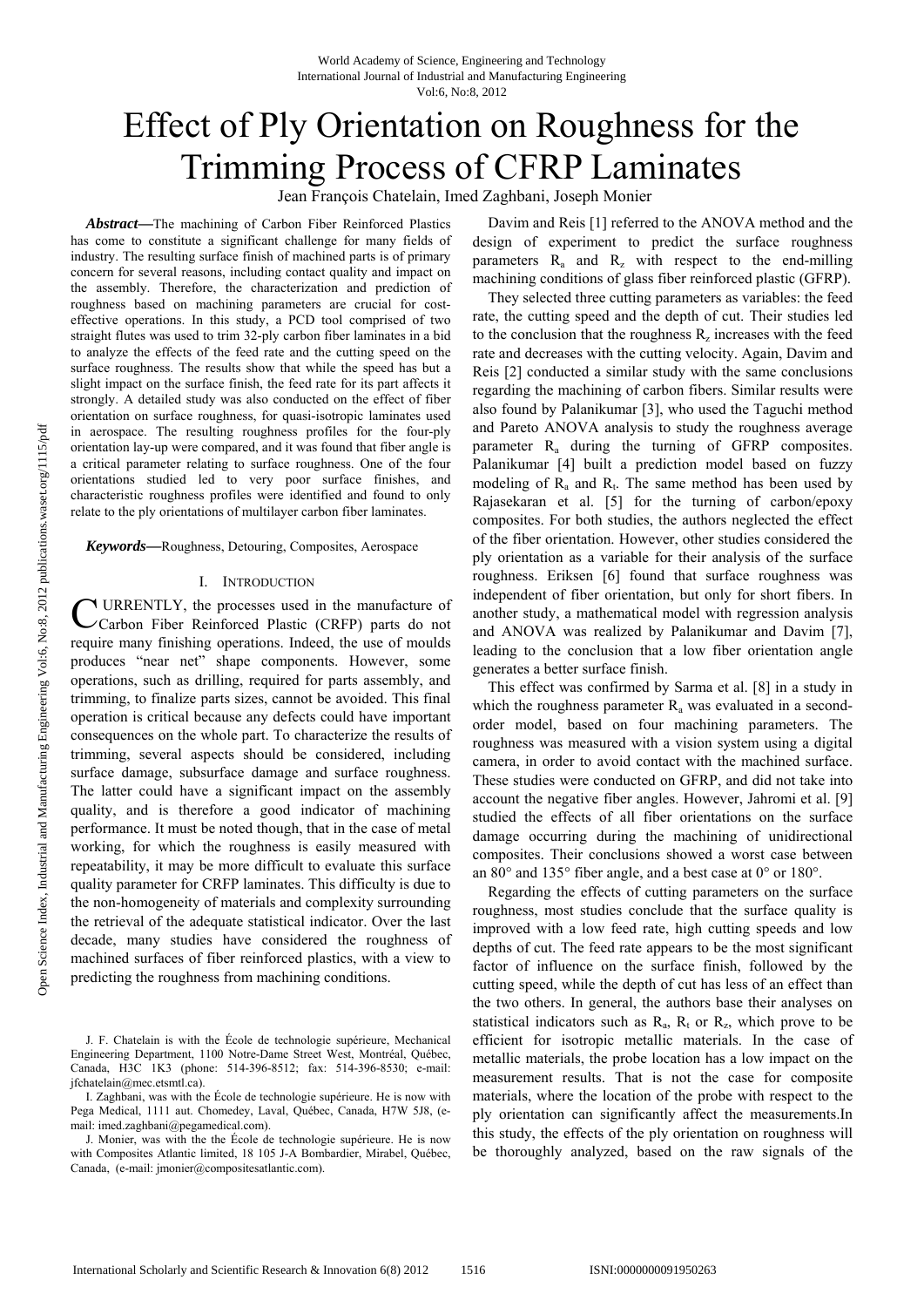profilometer measurement system. The roughness across the laminate is measured using a repeatable procedure for different fiber orientations (e.g., 0°, 45°, 90° and 135°) of CFRP laminates. Unlike many research projects, which base their analysis on unidirectional laminates machining, this study considers a multilayer quasi-isotropic material utilized in the aerospace industry, in examining the interaction of the different plies which may affect the resulting surface finish during the cutting process. To that end, this paper is organized in two main sections: the first one deals with the methodology proposed for the generation of the machined surfaces and the measurement procedure. This is followed by a discussion of the results, focusing on the effects of three parameters – the fiber orientation, the feed rate and the cutting speed – on the roughness of the machined surfaces.

## II.METHODOLOGY

# *A.Experimental set-up for dry trimming*

A controlled aeronautical environment was employed to prepare the laminate for the machining tests, using preimpregnated technology. The stacks were autoclave-cured, and the plies were oriented such as to ensure that the laminate had quasi-isotropic properties. The 32-ply laminate was 4.63 mm thick, with a fiber volume fraction of 64%. Table I details the lay-up of the laminate with the orientation of the plies. Following machining, the presence of major processing defects in the laminates could represent the first source of surface finish issues not caused by the cutting process itself. The square-shaped laminates were therefore inspected using a C-scan technology prior to the conduct of the machining experiments. Once inspected, the laminate was pre-drilled for tightening on a machining fixture, as shown in Fig. 1, which shows the experimental set-up.

TABLE I PLY ORIENTATION LAY-UP OF THE MACHINED CFRP LAMINATE

| Ply#           | Fiber angle   | Ply# | Fiber angle   |
|----------------|---------------|------|---------------|
| 1              | $90^{\circ}$  | 17   | $90^{\circ}$  |
| 2              | $-45^{\circ}$ | 18   | $-45^{\circ}$ |
| 3              | $45^{\circ}$  | 19   | $45^{\circ}$  |
| $\overline{4}$ | $0^{\circ}$   | 20   | $0^{\circ}$   |
| 5              | $45^{\circ}$  | 21   | $-45^{\circ}$ |
| 6              | $-45^\circ$   | 22   | $45^{\circ}$  |
| 7              | $90^{\circ}$  | 23   | $0^{\circ}$   |
| 8              | $45^{\circ}$  | 24   | $-45^{\circ}$ |
| 9              | $-45^{\circ}$ | 25   | $45^{\circ}$  |
| 10             | $0^{\circ}$   | 26   | $90^{\circ}$  |
| 11             | $45^{\circ}$  | 27   | $-45^{\circ}$ |
| 12             | $-45^{\circ}$ | 28   | $45^{\circ}$  |
| 13             | $0^{\circ}$   | 29   | $0^{\circ}$   |
| 14             | $45^{\circ}$  | 30   | $45^{\circ}$  |
| 15             | $-45^{\circ}$ | 31   | $-45^{\circ}$ |
| 16             | $90^{\circ}$  | 32   | $90^{\circ}$  |

The pre-drilling was necessary both for screwing the laminate to the fixture and in order to facilitate the smooth entry of the cutter in the laminate when detouring each coupon under different cutting conditions, as detailed by Chatelain and Zaghbani [10]. The aluminum back plating system (#2) using 49 screws and a torque wrench to secure the laminate (#1) was designed to cut squared test coupons for which each side was machined under specific cutting conditions (Fig. 1). Different combinations of cutting parameters were tested using this approach. The subassembly (laminate and back plate) was tightened to a three-axis Kistler 9255B (#3) type dynamometer table. The feed rate starts at 0.108 mm/rev to 0.541mm/rev, and the cutting speed at 200 m/min to 800 m/min (spindle speed between 6683 rpm to 26734 rpm). Fig. 2 shows the  $\theta$  angle between the ply orientation and the feed direction during machining.

The tool used to trim the coupons was a 10 mm diameter PCD end mill with two straight flutes, having a 20° rake angle, a 10° relief angle and a 5 μm cutting radius. The cutter was inspected prior to the machining operation, as shown in Fig. 3. The use of a PCD drill enabled the trimming of all coupons using the same tool geometry, and the tool inspection carried out after the machining tests did not show any tool wear.





Fig. 1 Experimental set-up for dry trimming of CFRP with different cutting parameters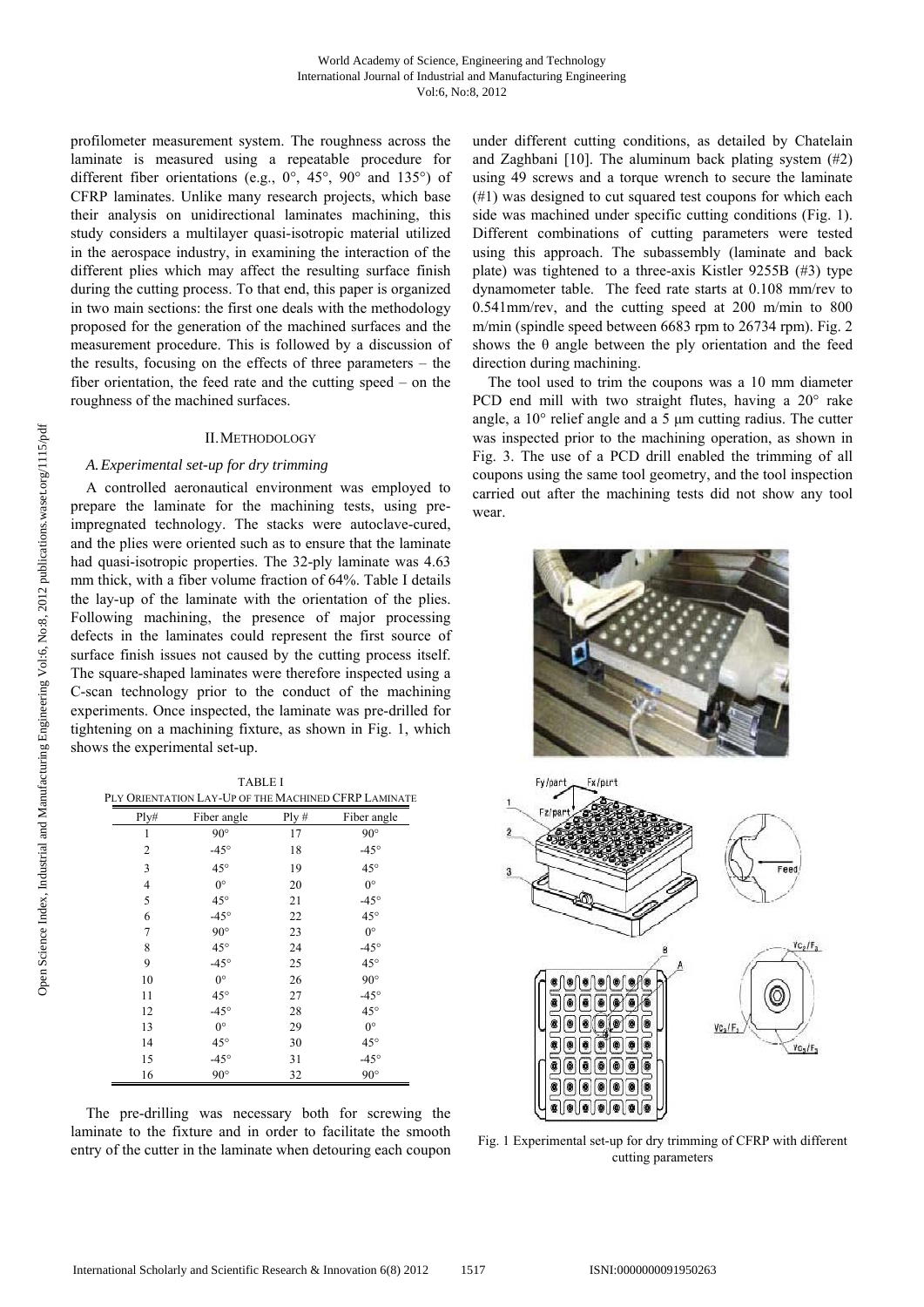

Fig. 2 Coupon and θ angle



Fig. 3 PCD tool used for trimming

### *B.Evaluation of surface roughness*

After the CFRP coupons trimming operation, the roughness parameters for the machined surfaces were evaluated. For analysis purposes, 12 coupon surfaces were selected, as listed in Table II, with the corresponding cutting conditions. The study focuses on up-milling and dry conditions.

A measurement was performed using the contact profilometer Mitutoyo SJ400, one ply at a time, over a longitudinal length of 14 mm in the approximate middle of each ply (Fig. 4). The following procedure was used for the roughness evaluation:

- 1. Visually retrieve the coupon edge.
- 2. Position the profilometer probe in the middle of the ply and in the middle of the coupon.
- 3. Move the probe over a distance of 14 mm.
- 4. Move the probe to the next ply.
- 5. Repeat steps (2), (3) and (4) until reaching the last of the 32 plies.

The roughness analysis software, Mitutoyo Surfpack, enabled the recording of 116,000 points for each laminate ply, from which the roughness profile was plotted, and 5 parameters calculated. These parameters include the commonly used parameter  $R_a$ , which is the arithmetic mean of the departures of the roughness profile;  $R_q$ , which is the root-mean-square deviation of the profile;  $R_p$ , which is the maximum profile peak height;  $R_v$ , which is the maximum profile valley depth, and  $R_z$ , which is the average height difference between the five highest peaks and the five lowest valleys. The analysis of the roughness profiles for different cutting parameters and ply orientations is presented in the following section.

|                                                | <b>TABLE II</b> |                   |  |  |
|------------------------------------------------|-----------------|-------------------|--|--|
| <b>COUPONS SELECTED FOR ROUGHNESS ANALYSIS</b> |                 |                   |  |  |
| Coupon                                         | Feed            | Cutting speed     |  |  |
| face #                                         | $(mm$ /rev)     | $(m/min)$ ([rpm]) |  |  |
| 1                                              | 0.108           | 200 [6683]        |  |  |
| 2                                              | 0.108           | 800 [26734]       |  |  |
| 3                                              | 0.217           | 300 [10025]       |  |  |
| 4                                              | 0.217           | 650 [21721]       |  |  |
| 5                                              | 0.271           | 400 [13367]       |  |  |
| 6                                              | 0.271           | 500 [16709]       |  |  |
| 7                                              | 0.379           | 400 [13367]       |  |  |
| 8                                              | 0.379           | 500 [16709]       |  |  |
| 9                                              | 0.433           | 300 [10025]       |  |  |
| 10                                             | 0.433           | 650 [21721]       |  |  |
| 11                                             | 0.541           | 200 [6683]        |  |  |
| 12                                             | 0.541           | 800 [26734]       |  |  |



Fig. 4 Roughness profile acquisition

## III.RESULTS AND DISCUSSION

## *A.Effect of ply orientation on roughness profile*

The roughness profile of each ply in the laminate has been plotted for each cutting condition. Fig. 5 presents the surface profile of four plies obtained for various cutting conditions. A first visual analysis shows that for most of the samples, a correlation exists between the ply orientation and the general aspect of the profiles. It shows that the surface depends significantly on the fiber orientation. Indeed, obvious similarities between the profiles of the machined surface for the three coupons can be noticed. Four typical roughness profiles have repeatedly been observed.

The Table III presents the details of each of these typical roughness profiles identified. The first and the second ones correspond respectively to 0° and 45°. They are quite similar, with slightly lower magnitudes for 45°. The third profile is not as regular as the previous two, but the order of magnitude is equivalent. It has fewer peaks (positive and negative) and several flat zones.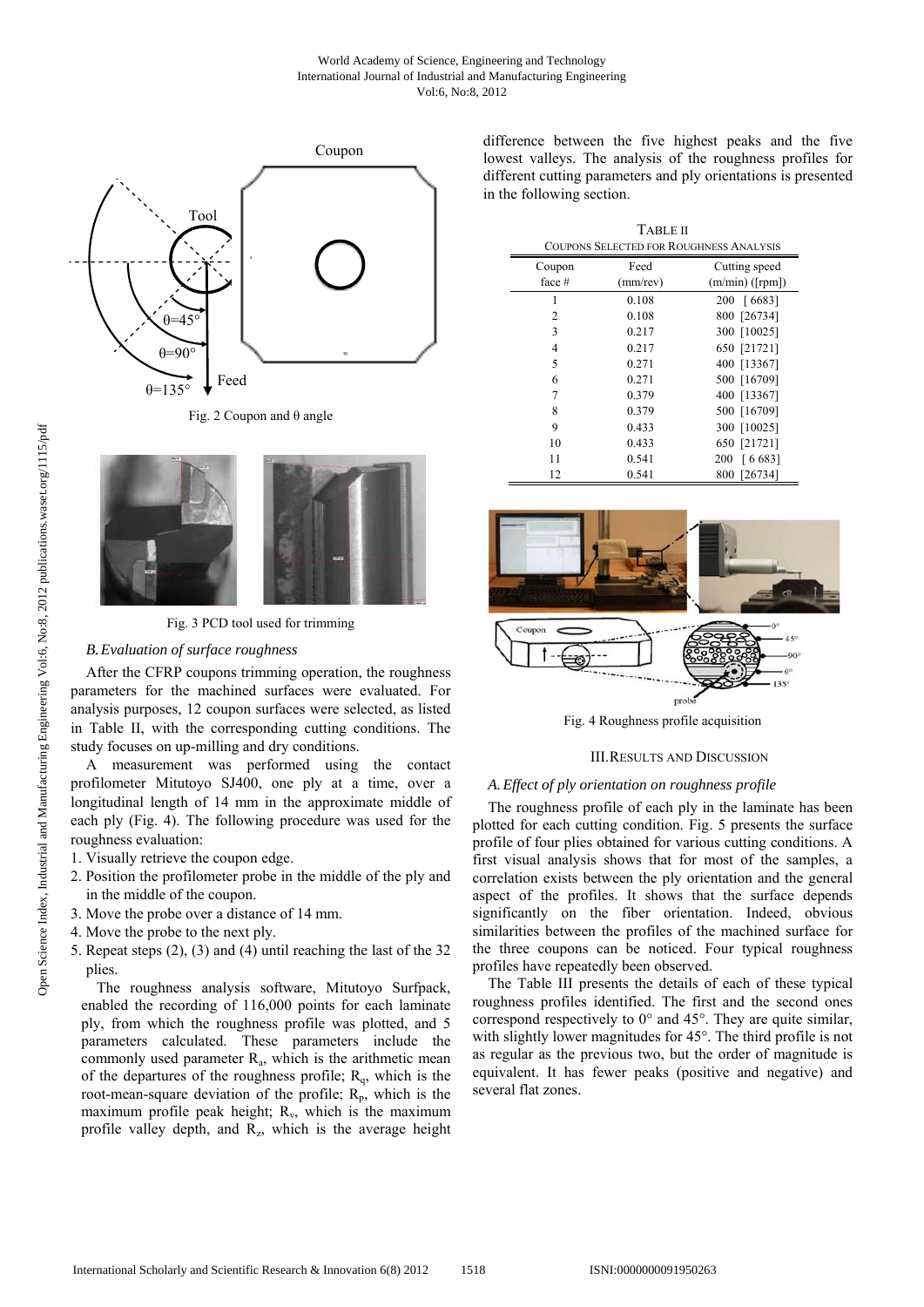World Academy of Science, Engineering and Technology International Journal of Industrial and Manufacturing Engineering Vol:6, No:8, 2012



TABLE III ROUGHNESS PROFILE TYPES

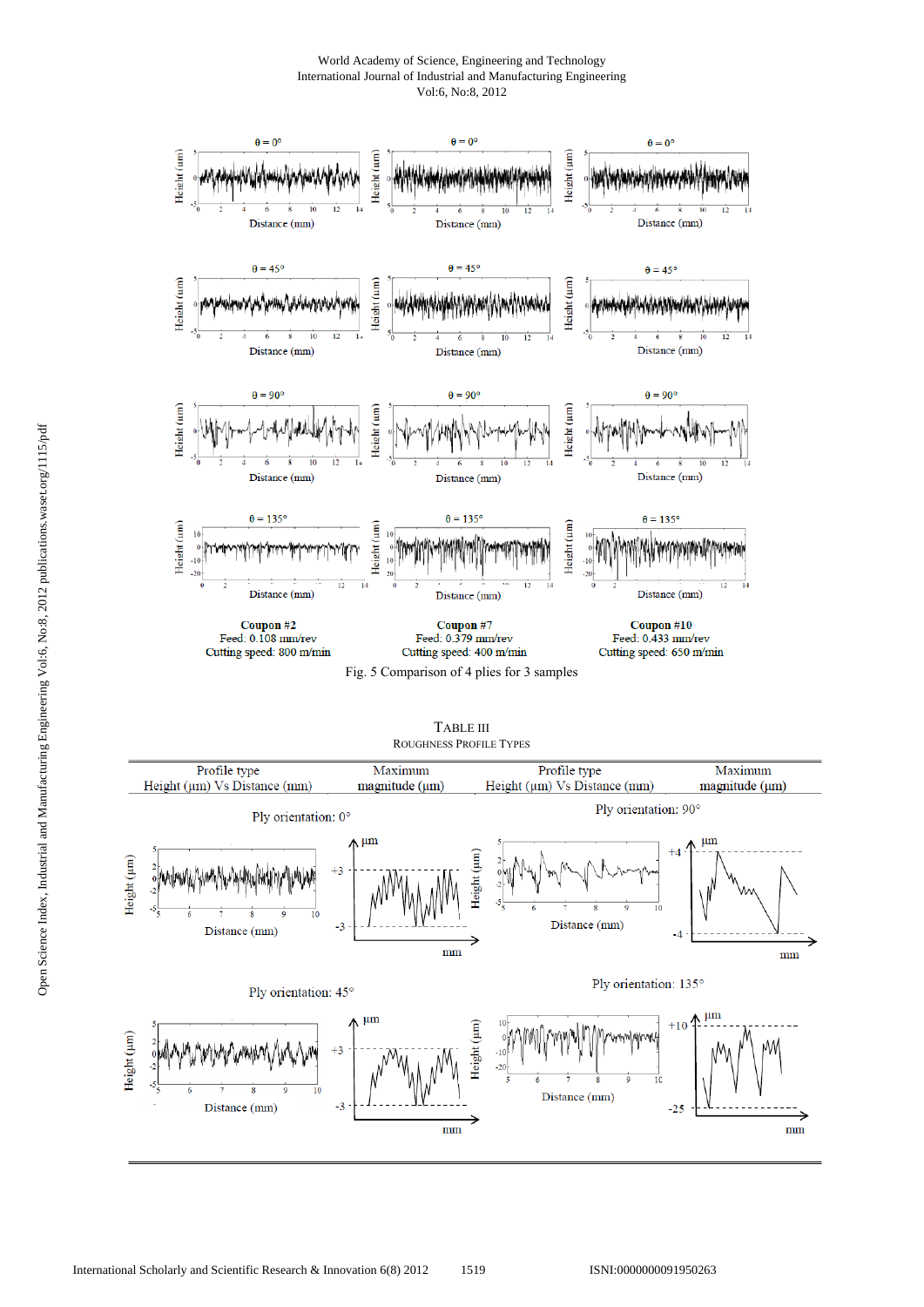This profile corresponds to the 90° fiber orientation. The last profile has a higher magnitude than the three previous ones, and is less regular. The valleys are very deep (up to -25 μm). This profile corresponds to an orientation of 135°.

Since the types of profiles are approximately the same irrespective of the cutting conditions, these results show that ply orientation greatly affects the roughness of the laminate. For the tested conditions, the worst case is found at the 135° ply orientation. This could be explained by a fiber bending which occurs during machining that would be different for each ply orientation, as shown in Fig. 6. The poor surface finish seen at the 135° fiber angle can be observed on the micrograph in Fig. 7. A similar conclusion was found by Kalla [11] in his study on the effects of fiber orientation on surface damage.

Using the roughness profiles obtained per ply, five parameters are calculated for each coupon. A direct analysis of these profiles confirms that surface finish depends greatly on fiber orientation. Indeed, their values are significantly different for the four orientations considered. To facilitate the comparison, the average value is calculated for each parameter and ply-by-ply orientation, for one coupon taken as an instance. For example, the  $R_a$  values of all the  $0^\circ$  plies of a coupon face are part of the arithmetic mean calculation.



Fig. 7 Micrograph of 4 plies of the laminate

Using the previous procedure, the average values were calculated for each coupon, and the results are summarized in Table IV. This table shows that at 135°, all roughness parameters are worse than in the other orientations, particularly the  $R_v$  and  $R_z$  parameters, confirming the high peak and valley magnitudes seen on the plotted profile. Moreover, the 45° orientation is confirmed as the best case. The ply orientations of 0° and 90° are equivalent regarding all the average parameters, but as was noticed earlier, the types of profile are very different (Table III). Consequently, by themselves, roughness parameters are not enough to precisely evaluate the surface finish of machined laminates, and the profiles themselves should be studied carefully.

The results obtained can be used to improve the actual procedure for controlling the surface roughness of CFRP coupons in industry. A first application of these results is the selection of the measurement ply. As +135° presents the worst case, it is recommended that a measurement be taken for this ply orientation. Some measurement errors could be made by the operator, such as measuring over two different plies, or forgetting one. Knowing the lay-up of the laminate and the roughness profile types for each orientation, we can detect such errors, and process the data accordingly. For example, Fig. 8.a shows that the measurement was conducted simultaneously on the 90° and 135° plies. The same type of error was repeated when measuring the profiles on the 45° and 135° plies (Fig. 8.b). Detecting such errors in the case of a 135° orientation is relatively easy. It should be hard to distinguish between a 0° and a 45° ply, but this type of error will not significantly affect the result as the profiles are very similar. The results found can also be used as a quality control tool for checking the plies' orientation. Knowing the typical profile of each ply, if the measurement is carried out in the approximate direction of the plies, the orientation of the fibers could be deduced by analyzing their profiles.

TABLE IV

| <b>AVERAGE ROUGHNESS VALUES FOR COUPON #10</b> |                                 |     |                                                    |      |                   |
|------------------------------------------------|---------------------------------|-----|----------------------------------------------------|------|-------------------|
| Ply<br>angle                                   | av. R <sub>a</sub><br>$(\mu m)$ |     | av. $R_{q}$<br>av. $R_p$<br>$(\mu m)$<br>$(\mu m)$ |      | av. $R_z$<br>(um) |
| $0^{\circ}$                                    |                                 | 1.3 |                                                    | 3.7  |                   |
| $45^{\circ}$                                   | 1.0<br>0.7                      | 1.1 | 5.8<br>5.4                                         | 3.1  | 9.6<br>8.5        |
| 135                                            | 3.8                             | 4.8 | 10.6                                               | 16.1 | 26.9              |
| $90^\circ$                                     | 1.0                             | 15  | 6.0                                                | 3.8  | 9.7               |



Fig. 8 Skewed acquisition resulting profiles

# *B.Effect of feed rate on the roughness profile*

One mandatory condition required to compare the statistical roughness parameters concerns the similarity of the processed profiles. When the data are properly acquired for each ply, the effect of feed can be analyzed.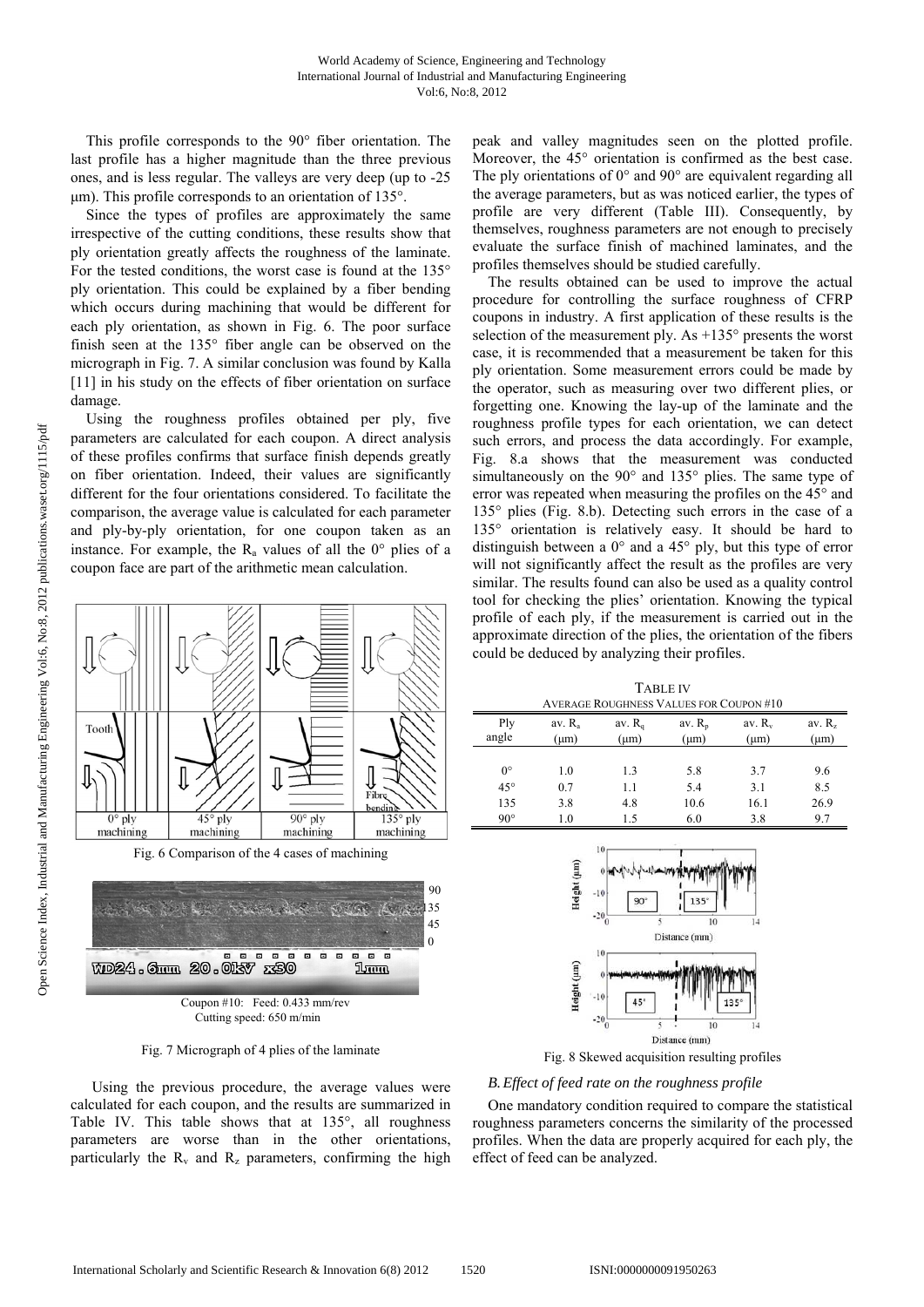A first analysis is carried out visually by comparing the roughness profiles by pair of coupons for each ply orientation. The coupons are taken by pair with different feed rates, but the same cutting speeds, after which a visual comparison of the profiles is conducted. Fig. 9 shows the surface profile at a given cutting speed of 800 m/min and two different feed rate of 0.108 mm/rev and 0.541 mm/rev.

From these results, the difference in magnitude is clearly visible for all ply orientations. Additionally, a better roughness is obtained at a lower feed rate. This analysis can be confirmed with the statistical parameters. A comparison of their average values is shown in Table V, while Fig. 10 shows a graphic comparison for both the  $R_a$  and  $R_z$  parameters. This data shows that the effect of feed rate is more significant on the +45° orientation plies than on the other three.

## *C.Effect of the cutting speed on roughness profile*

The same comparisons can be made for the analysis of the effect of cutting speed on surface roughness. Fig. 11 shows the parameter  $R_a$  for two pairs of coupons at different feed rates. This roughness parameter gives a good view of the trend for all the others. However, it is difficult to detect a clear effect of the cutting speed on the surface roughness. Nonetheless, it seems that the roughness is worse at low cutting speeds for most of the plies. Consequently, a high speed gives a better surface finish, but its effect is far less significant than for feed rate.

## IV. CONCLUSION

The effect of the ply orientation of a quasi-isotropic CFRP laminate on the surface finish for the trimming operation has been thoroughly analyzed in this paper. The roughness across the laminate was measured using a repeatable procedure for different fiber orientations (e.g.,  $0^\circ$ ,  $45^\circ$ ,  $90^\circ$  and  $135^\circ$ ) of the CFRP laminate. It was found that the roughness profiles measured ply-by-ply on the machined surface shows a significant correlation between the surface quality and the ply orientation, whatever the cutting conditions. Indeed, several tests were conducted, and all repeatedly demonstrated that there are 4 typical roughness profiles related to the 4 ply orientations in the laminate. The fact that the 135° ply orientation clearly represents the worst case should be noted, and is probably due to a fiber bending during machining. From the roughness profile measured all along the machined surface, we can deduce the ply orientation at any point, even if the measurement is not perfectly perpendicular. This may lead to significant improvements of the current quality control methodologies for CFRP laminates. An analysis of roughness profiles in terms of the machining parameters leads to the conclusion that a lower feed rate gives a better surface quality, whatever the ply orientations and the cutting speeds examined.

As expected, the cutting speed effect is not as significant as the feed rate effect, but a higher cutting speed seems to result in better surface finishes.



Fig. 9 Effect of feed rate on roughness profiles

TABLE V

| AVERAGE ROUGHNESS PARAMETERS COMPARISON FOR 800 M/MIN CUT SPEED |              |                      |                      |                      |                    |                    |
|-----------------------------------------------------------------|--------------|----------------------|----------------------|----------------------|--------------------|--------------------|
| Feed<br>(mm/rev)                                                | Plv<br>angle | $R_{a}$<br>$(\mu m)$ | $R_{q}$<br>$(\mu m)$ | $R_{p}$<br>$(\mu m)$ | $R_v$<br>$(\mu m)$ | $R_z$<br>$(\mu m)$ |
| 0.108                                                           | $90^{\circ}$ | 0.9                  | 1.2                  | 4.4                  | 3.6                | 7.9                |
| 0.541                                                           | $90^{\circ}$ | 1.3                  | 1.6                  | 5.4                  | 4.3                | 9.7                |
| 0.108                                                           | $45^{\circ}$ | 0.6                  | 0.9                  | 3.5                  | 2.6                | 6.1                |
| 0.541                                                           | $45^{\circ}$ | 1.0                  | 1.3                  | 4.7                  | 3.6                | 8.3                |
| 0.108                                                           | $0^{\circ}$  | 0.8                  | 1.0                  | 3.9                  | 3.1                | 7.1                |
| 0.541                                                           | $0^{\circ}$  | 1.3                  | 1.6                  | 4.9                  | 5.3                | 10.1               |
| 0.108                                                           | $135^\circ$  | 2.0                  | 3.0                  | 6.0                  | 16.1               | 22.1               |
| 0.541                                                           | $135^\circ$  | 4.0                  | 5.2                  | 10.8                 | 19.0               | 29.8               |